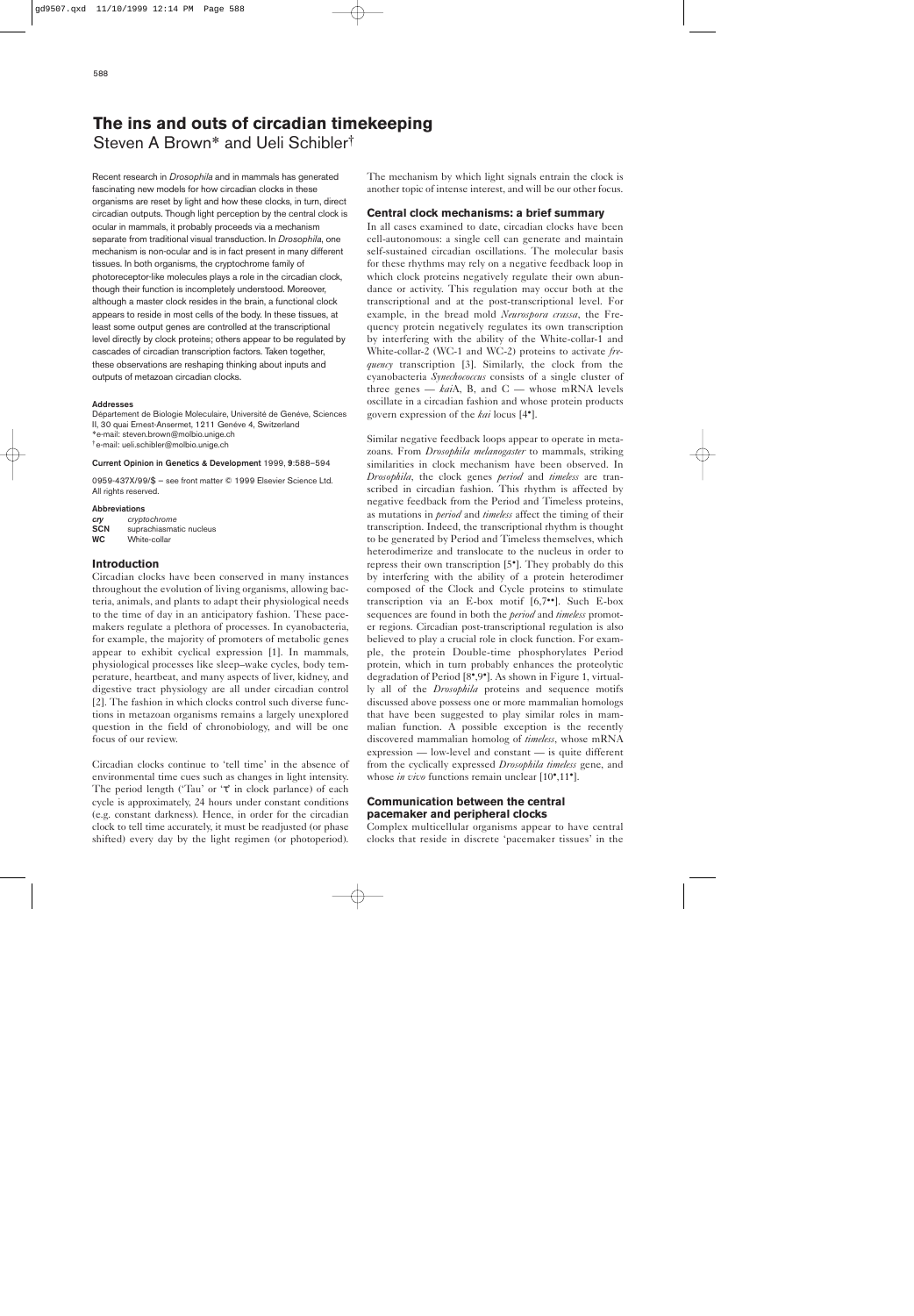central nervous system. In these tissues, individual independent clocks in each cell cooperate to generate an as-yet-unknown timing signal used by the body as a whole. In *Drosophila*, these are composed of eight lateral neurons in the brain [12]. In lower vertebrates, the pineal gland can play a similar role, and in mammals the suprachiasmatic nucleus (SCN) of the hypothalamus is the primary pacemaker tissue. Physiological studies led to the simple model that signals from the pacemaker tissues direct circadian output responses in peripheral tissues areas [13].

Recent evidence, however, suggests that the actual mechanism may be more complicated. In flies, fish, and mammals, circadian clocks independent of canonical pacemaker tissues have been found to be much more widespread. Circadian rhythms of melatonin synthesis were found in cultured retinas of many vertebrate species [14,15] and circadian rhythms of Period protein synthesis were discovered in cultured *Drosophila* pupal ring glands [16]. Independent clocks were then found in explanted tissues throughout the *Drosophila* body, including head, thorax, and abdominal structures [17], and in isolated zebrafish organs such as kidney and heart [18••]. Finally, circadian rhythms of clock gene expression were found to be induced by a serum shock administered to serumstarved immortalized rat fibroblasts in culture [19••]. Thus, current evidence suggests that most cells may have a circadian clock.

At first glance, the utility of separate clocks in individual peripheral cells is difficult to explain. It is possible, however, that this redundancy has evolved for more efficient control of circadian outputs. Different outputs are activated at different times. In order to control all of them individually, the SCN (or other central pacemaker tissues) would have to emit separate controlling signals for each differently phased output. By contrast, if each cell has its own clock, the pacemaker needs to send only one synchronizing signal periodically and peripheral clocks might then be able to function autonomously to regulate circadian outputs. Such a synchronizing signal is probably humoral rather than neuronal as circadian rhythms in expression of the Period 2 gene have been detected in cells that are not connected to the peripheral nervous system, such as leucocytes [20]. Figure 2 illustrates two alternative models by which central pacemakers could direct overt biochemical outputs in the periphery. Obviously, these two models need not be mutually exclusive.

## **Regulation of circadian clock outputs**

Recent studies have also shed light on the molecular mechanisms by which the central clock may control circadian output genes. Some of these downstream genes appear to be regulated by the same *cis*-acting DNA elements and transcription factors that govern the expression of the central clock genes themselves. The arginine vasopressin gene, expressed in SCN neurons, provides an excellent example

#### **Figure 1**



Clock molecules and models of clock mechanisms in **(a)** *Drosophila* and in **(b)** mammals. In both cases, Period proteins heterodimerize (in *Drosophila*, with Timeless protein; in mammals, the relevant partners remain to be established) to repress their own transcription. This transcription is activated by heterodimers of Clock and Cycle (in *Drosophila*) or Clock and Bmal1 (in mammals), which act through E-box motifs in the promoter region. Accumulation of Period protein in *Drosophila* is attenuated by phosphorylations effected by the Doubletime protein, a homolog of the mammalian casein kinase 1ε.

of such a strategy. The product of this gene is responsible for the circadian regulation of salt and water balance in the bloodstream. The vasopressin promoter region harbors an E-box motif similar to the one thought to mediate transcriptional activation of the *period* genes via heterodimers of the Clock and Bmal proteins, and vasopressin transcription is drastically reduced in homozygous *clock* mutant mice [21]. Moreover, transient co-transfection studies show that the expression of reporter genes carrying the vasopressin promoter are activated by Clock and Bmal and repressed by Period. Thus, vasopressin appears to be regulated exactly like the *period* genes themselves [22••].

Some circadian genes, however, are regulated only indirectly. If an output gene that is directly hard-wired to the cell's circadian oscillator encodes a transcription factor, the rhythmic accumulation of this transcription factor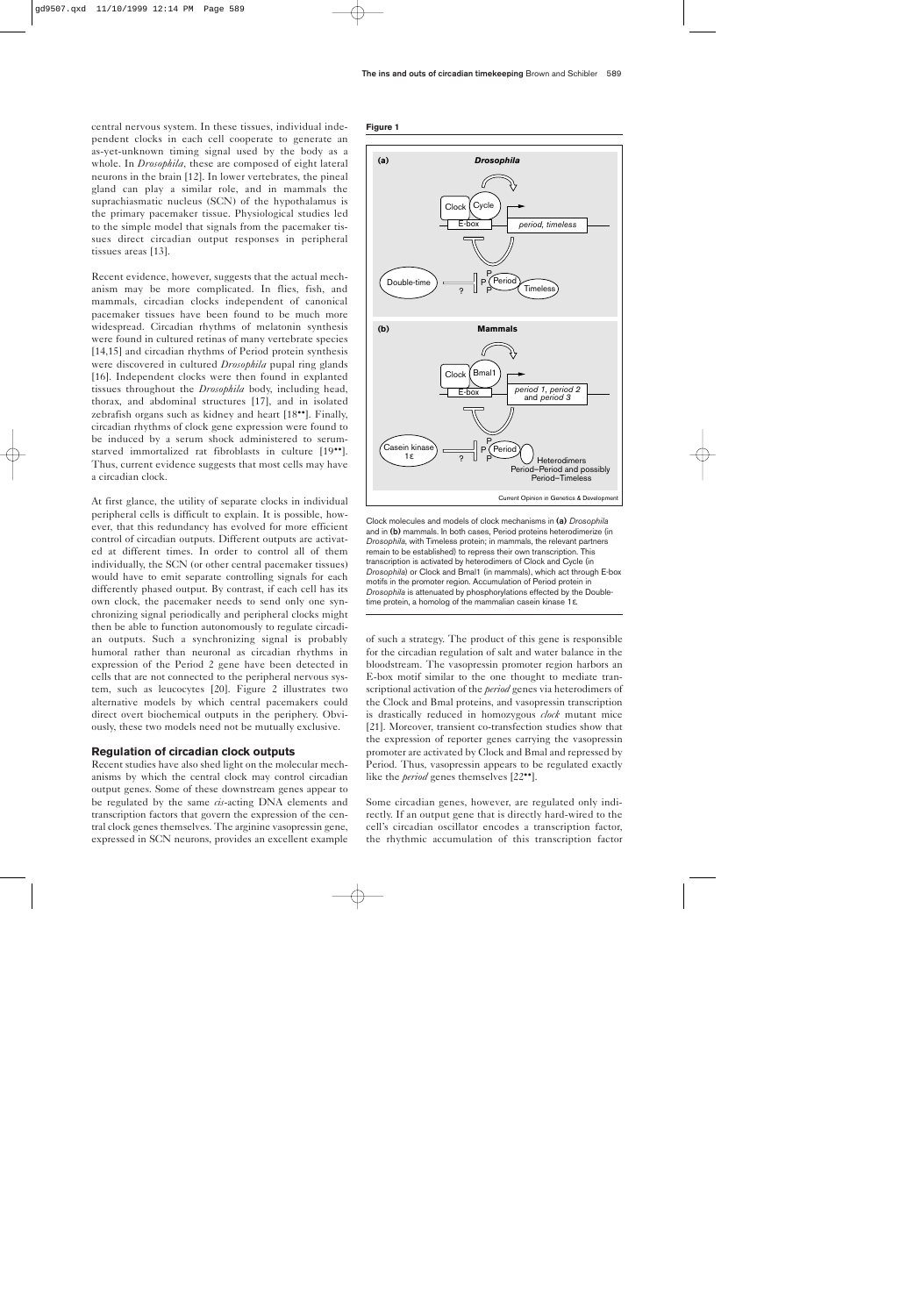



Strategies for SCN regulation of peripheral circadian outputs. Peripheral outputs demonstrate many different phase angles. The SCN might direct the secretion of multiple hormones to either activate or repress different outputs in circadian fashion. Alternatively (or in addition), the SCN might direct the secretion of hormone(s) that synchronize independent cellular clocks in the periphery. These clocks might in turn activate or repress circadian outputs at an intracellular level.

may control the circadian regulation of downstream genes. The genes encoding the transcription factor DBP (albumin D-box binding protein) and two cytochrome P450 enzymes, testosterone hydroxylase and coumarin hydroxylase, are an example of this type of transcriptional cascade. The most upstream member of this cascade, the DBP gene, is expressed with stringent circadian rhythmicity in most tissues, and its promoter region contains E-box motifs that could be direct targets for clock regulation. The *DBP* gene, in turn, probably regulates both hydroxylases [23].

Thus, the available evidence indicates that clock-controlled genes may be regulated by the central clock either directly by the same genes that drive central clock function or indirectly by cascades of circadian transcription factors. Evidence exists, however, that this regulation is not entirely unidirectional. Some output genes can feed back to influence certain parameters of the central clock itself. For example, as measured by wheel-running activity, *dbp–/–* animals have a central clock period that differs by 30 minutes from isogenic wild-type animals [24].

Most clock-controlled outputs remain poorly understood at the molecular level, but this situation is rapidly changing. In *Drosophila*, the *lark* gene has been shown to be involved in the circadian regulation of pupal eclosion [25]. In mammals, other members of the PAR (proline and acid rich) family of transcription factors (of which DBP is a member) are also under circadian control [26,27]. Altogether, many circadian processes have been characterized, and are summarized in Table 1. Some, such as locomotor activity and melatonin secretion, may be regulated by direct innervation rather than by humoral factors. For example, the cyclic-AMP cascade gene *CREM* (cAMP response element modulator) and its regulator ICER (inducible cAMP early repressor) are under circadian control via adrenergic signals [28]. CREM, in turn, is a regulator of a key enzyme in the pathway for the synthesis of melatonin in the pineal gland [29]. Interestingly, patients with cervically severed spinal cords demonstrate loss of circadian melatonin synthesis, demonstrating a neural pathway from the SCN to the pineal gland via the brainstem [30]. Several hormones are also regulated in circadian fashion via the SCN–hypothalamic–pituitary axis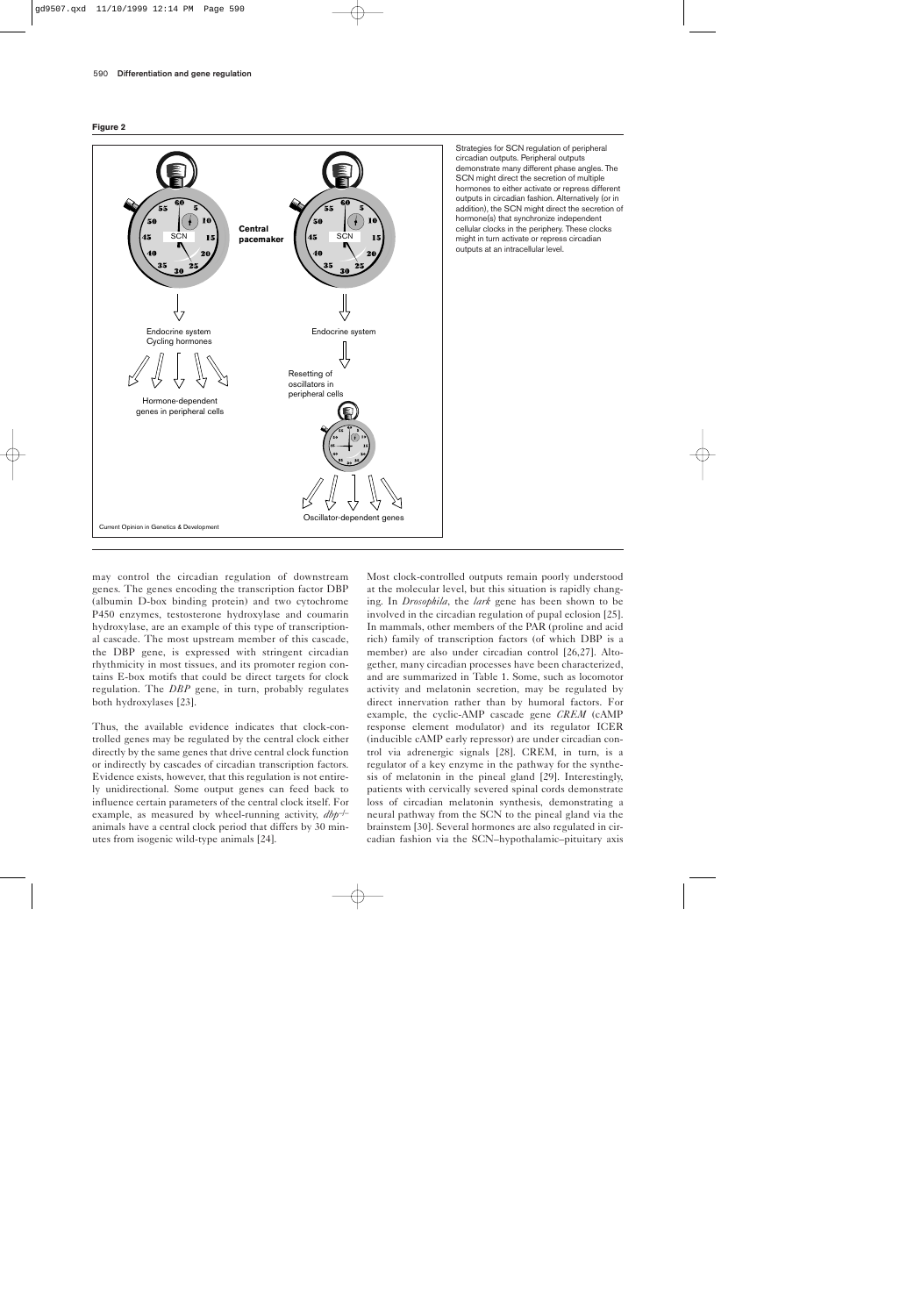[31]. Nevertheless, the mechanisms that govern the regulation of most of these processes remain enigmatic.

## **Light as an input to the circadian clock**

How light changes the phase of the circadian clock — or 'entrains the clock', in chronobiological terms — is another subject of intense recent investigation. In *Drosophila*, not only do autonomous clocks exist in many peripheral tissues, but they are also light-entrainable in isolated body parts [17]. Moreover, ablation of the eyes has only a minor effect on photo-entrainment in this organism [32]. Taken together, these observations strongly suggest that *Drosophila* clocks are reset by light via non-ocular mechanisms. Non-ocular entrainment also occurs in some birds and reptiles, in which a central pacemaker appears to reside in the pineal gland [33]. For example, pinealocytes cultured *in vitro* can reset their clocks in response to light and must thus contain all of the necessary photopigments and downstream signaling components required to convey light inputs to the molecular oscillator [34].

In mammals, the scenario seems to be different. Blind rodents with enucleated eyes or severed optic nerves are unable to entrain their clocks, so it is presumed that the path of light entrainment must proceed via ocular mechanisms only [35]. Nevertheless, mice with retinas lacking the traditional rod and cone photoreceptor cells are still light-entrained [36\*\*,37\*\*]. Thus, the mammalian photoreceptor must reside in another type of retinal cell. One recent study [38] suggested that shining light on the back of the knee can phase-shift the human circadian clock but another [39] could find no evidence for non-ocular light entrainment in hamsters. Therefore, non-ocular light entrainment is well-established in animals but remains controversial in mammals.

What is the nature of the circadian photoreceptor molecule itself? A great deal of attention has recently been focused upon the mammalian and *Drosophila* homologs of the plant cryptochrome blue-light photoreceptors, which affect growth [40], flowering time [41], and phototropism [42]. In *Drosophila*, ectopic overexpression of the cryptochrome gene (*cry*) product results in enhanced circadian photosensitivity as measured by the ability of light to phase-shift the clock, and light decreases the abundance of the Cry protein. Nevertheless, a likely null mutation in this gene does not abolish entrainment of the clock by 12 hour lightdark cycles. In light of these results, it is likely that cryptochromes are major but not the only circadian photoreceptors in *Drosophila* [43••,44••].

Two mouse cryptochrome gene homologs have been found, *cry1* and *cry2*, and their mRNAs are expressed in a circadian fashion, like the mRNA of their *Drosophila* homolog [45]. Knockout of either gene resulted in a change in central clock period length — also observed in the *cryB* loss-of-function mutant in *Drosophila* — and double knockout mice were completely arrhythmic in constant darkness.

#### **Table 1**

#### **Circadian phenomena and molecular bases.**

#### Circadian processes

Sleep–wake cycles Some clock gene RNAs/proteins Body temperature Heartbeat Blood pressure Liver metabolism Liver blood flow Glomerular filtration Renal plasma flow Urine production Acid secretion into gastrointestinal tract Gastric emptying time Locomotor activity (also in *Drosophila*) Pupal eclosion (only in *Drosophila*)

Rhythmically expressed substances and gene products

| Some clock gene RNAs/proteins (e.g. Period1-3, Bmal1, cry1, cry2<br>in mammals; Period, Timeless, Clock, Cry in Drosophila) |
|-----------------------------------------------------------------------------------------------------------------------------|
| Some output gene RNAs/proteins (e.g. DBP, TEF, HLF, CREM/ICER<br>in mammals; lark in Drosophila)                            |
| Hypothalamus-pituitary-adrenal axis hormones (CRF, ACTH,<br>qlucocorticoids)                                                |
| Some other hormones (e.g. TSH, thyroid hormone, parathyroid<br>hormone, testosterone, vasoactive intestinal peptide)        |
| Liver metabolic enzymes (e.g. cytochrome P450 hydroxylases and<br>conjugases)                                               |

This surprising result suggests that mouse Cry1 and Cry2 are essential for the maintenance of circadian rhythms. Paradoxically, the amplitude of light-induced phase shifts was increased rather than reduced in *cry2* knockout mice. Similar experiments have not yet been published for *cry1* knockout mice. As *cry1/cry2* double knockout animals were arrhythmic, the sensitivity of their circadian system to light could not be measured. In fact, the locomotor rhythms of these mutant mice were essentially 'hard-wired' to periods of light and darkness, an observation consistent with total loss of clock function [46,47••].

With these fascinating new results, it appears necessary to envisage different roles for cryptochromes in different animal species. In mammals, gene-deletion experiments confirm a role for cryptochromes in the central clock whereas data on their ability to directly transduce light signals remain ambiguous. It remains possible, if not likely, that the light signal in mammals is mediated by another asyet-unidentified photopigment.

Light also has an effect upon clock gene products other than cryptochromes. Indeed, it has been known for several years that the *Drosophila* Timeless protein is rapidly degraded in response to light [48–51]. Recent genetic studies place *cry* epistatic to *tim* in this respect [43••]. In mammals, though Timeless protein levels have not yet been reported, *timeless* RNA levels remain unchanged by light. By contrast, *period1* and *period2* mRNA levels in the SCN are rapidly induced by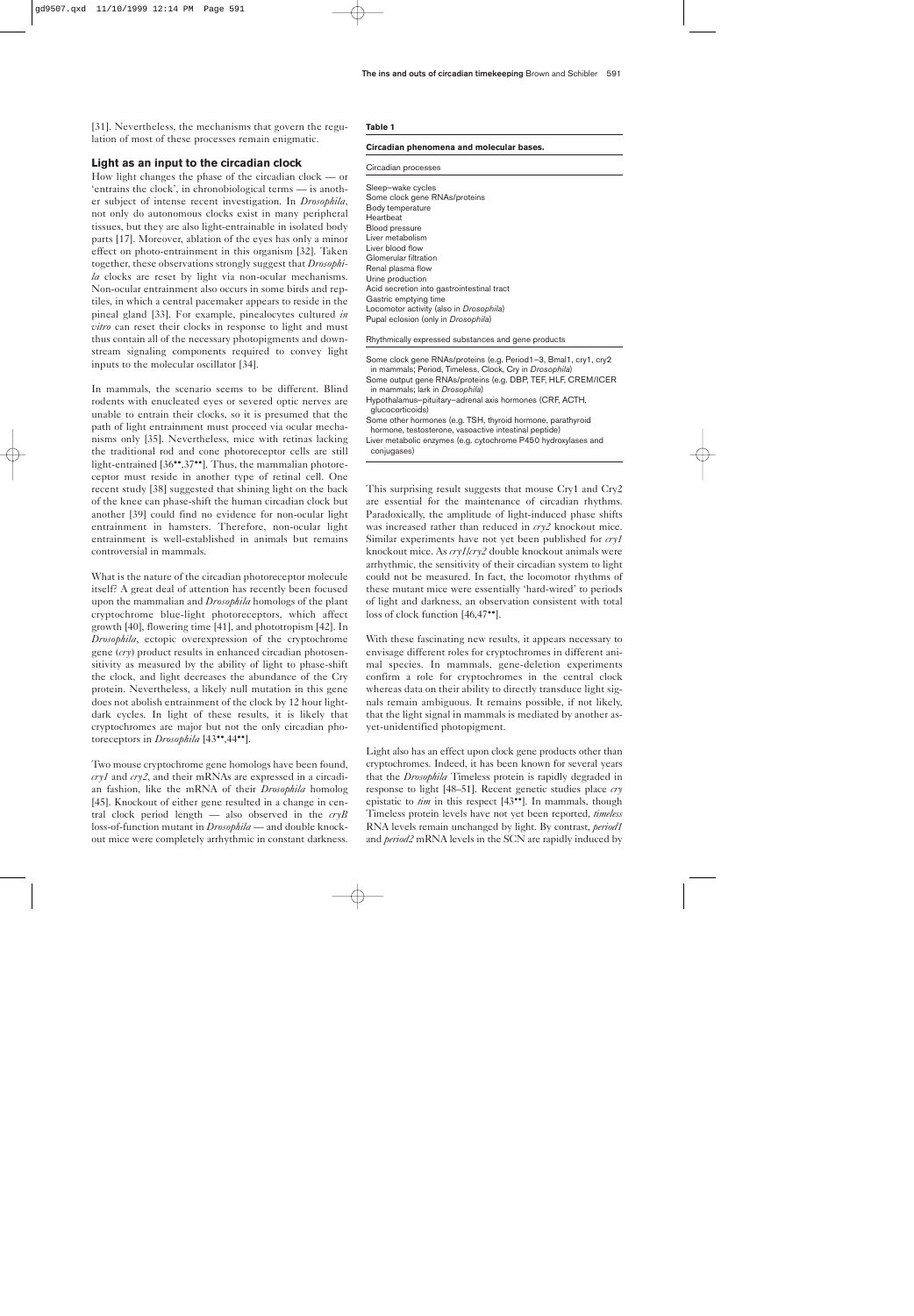light [52,53]. Interestingly, this effect is neuron-specific: ventrolateral SCN neurons are strongly light-responsive but have only weak autonomous mRNA rhythms; in contrast, dorsolateral neurons exhibit vigorous cycling of *period1* and *period2* RNA but fail to show light-induced expression [54]. The differences between these neural populations probably result from the fact that ventrolateral SCN neurons connect most directly to the retino-hypothalamic tract. Nevertheless, qualitative and quantitative differences in aspects such as the composition of the receptor population could also be relevant. Indeed, recent evidence indicates that specific neuronal receptors are involved in light-mediated clock entrainment. In particular, pharmacological studies have implicated glutamate receptors in light-mediated phase shifting. This class of receptors is believed to mediate calcium influx to corresponding neurons [55], and the neuronal ryanodine subclass is believed to specifically mediate lightinduced phase delays [56]. Studies such as these, as well as differential RNA screening approaches to directly examine light-induced RNAs, will hopefully continue to elucidate the relevant mechanisms. Indeed, one such differential screen has already identified four RNAs, including those from the previously-identified *c-fos*, *nur77*, and *egr3* genes [57].

#### **Conclusions and perspectives**

This review has attempted to simplify the discussion of circadian timing systems by dividing it into three parts: an input pathway leading to the clock, a pacemaker, and an output pathway emanating from it. Research performed during the last few years, however, has shown that these components are not completely distinct. For example, cryptochrome genes, thought to be photoreceptors, were found to be vital to clock function in mammals; and the DBP output gene was found to change the period of the central clock by an unknown feedback mechanism.

Future circadian research will have to address a number of unresolved issues relevant to all three clock parts. For example, the precise signal transduction cascade operative during light entrainment remains unknown in all circadian model systems. Similarly, the proposed negative feedback loops generating the circadian oscillations in various organisms are still lacking important elements. For example, cyclic Period protein accumulation in *Drosophila* lags about six hours behind cyclic *period* mRNA expression. From these data, mathematical modeling suggests that the rate of *period* mRNA translation and/or that of Period degradation must also be under circadian control [27]. In mammals, another particularly intriguing problem is how the SCN pacemaker synchronizes clocks in cells of peripheral tissues. The different phase angles of biochemical oscillations in the SCN and those in the periphery suggest that this entrainment is accomplished by yet-unidentified humoral factors. In short, despite the breathtaking speed at which progress has been made, in this field of research most remains to be done.

#### **Acknowledgements**

Special thanks to M Rosbash and I Ripperger for critical reading of this manuscript, and to M Menaker, H Okamura, K Honma, J Dunlap, and I Edery for access to manuscripts in press.

#### **References and recommended reading**

Papers of particular interest, published within the annual period of review, have been highlighted as:

- of special interest
- ••of outstanding interest
- 1. Golden SS: **Cyanobacterial circadian rhythms.** *Annu Rev Plant Physiol Plant Mol Biol* 1997, **48**:327-354.
- 2. Sensi S, Pace-Palitti V, Guagnaro, MT: **Chronobiology in endocrinology.** *Ann 1st Super Sanita* 1993, **29**:613-631.
- 3. Dunlap JC: **Molecular bases for circadian clocks.** *Cell* 1999, **96**:271-290.
- 4. Ishiura M, Kutsuna S, Aoki S, Iwasaki H, Andersson CR, Tanabe A,
- Golden SS, Johnson CH, Kondo T: **Expression of a gene cluster kaiABC as a circadian feedback process in cyanobacteria.** *Science* 1998, **281**:1519-1523.

Many different clock mutations were mapped to the three *kai* genes. Subsequent deletion and overexpression of each gene product individually showed that the *kai*C gene product repressed the *kai*BC promoter, whereas the *kai*A product activated it. From these data, the authors propose a negative feedback loop of *kai* function.

5. Wilsbacher LD, Takahashi JS: **Circadian rhythms: molecular basis** • **of the clock.** *Curr Opin Genet Dev* 1998, **8**:595-602.

Good review of the central clock mechanism in *Drosophila* and mammals, a subject beyond the scope of this review.

- 6. Lee C, Bae K, Edery I: **PER and TIM inhibit the DNA binding activity of a dCLOCK-CYC/dBMAL1 heterodimer without disrupting formation of the heterodimer: a basis for circadian transcription.** *Mol Cell Biol* 1999, **19**:5316-5325.
- 7. Darlington TK, Wager-Smith K, Ceriano MF, Staknis D, Gekakis N,
- •• Steeves TDL, Weitz CJ, Takahashi JS, Kay SA: **Closing the circadian loop: CLOCK-induced transcription of its own inhibitors per and tim.** *Science* 1998, **280**:1599-1603.

After identifying the *Drosophila* orthologs of the mammalian *Clock* and *Bmal* genes, the authors demonstrate that Clock and Bmal proteins can activate *period* and *timeless* expression via an E-box motif, and that Period and Timeless proteins can repress this activation.

- 8. Price JL, Blau J, Rothenfluh A, Abodeely M, Kloss B, Young MW: • **Doubletime is a novel Drosophila clock gene that regulates**
- **PERIOD protein accumulation.** *Cell* 1998, **94**:83-95. See annotation [9•].

- 9. Kloss B, Price JL, Saez L, Blau J, Rothenfluh A, Wesley CS, Young MW:
- **The** *Drosophila* **clock gene** *doubletime* **encodes a protein closely related to human casein kinase 1 epsilon.** *Cell* 1998, **94**:97-107.

These two papers [8•,9•] report the isolation and cloning of a novel *Drosophila* clock gene, *Double-time*, and its effects upon Per protein phosphorylation and accumulation. In *double-time* mutants, period proteins constitutively accumulate in hypophosphorylated form. This observation suggests that Double-time functions by phosphorylating and thereby destabilizing Period protein.

- 10. Zylka MJ, Shearman LP, Levine JD, Jin X, Weaver DR, Reppert S: • **Molecular analysis of mammalian** *Timeless***.** *Neuron* 1998,
- **21**:1115-1122.

See annotation [11<sup>•]</sup>.

- 11. Sangoram AM, Saez L, Antoch MP, Gekakis N, Staknis D, Whiteley A, • Fruechte EM, Vitaterna MH, Shimomura K, King DP *et al.*:
- **Mammalian circadian autoregulatory loop: a Timeless ortholog and mPer1 interact and negatively regulate CLOCK-BMAL1 induced transcription.** *Neuron* **21**:1101-1113.

These two papers [10°,11°] report the cloning of a mammalian homolog of the *Drosophila Timeless* gene from EST sequences. Both show constant low expression of *timeless* RNA, though they use different assays to come to different conclusions about the ability of mTimeless to interact with mammalian Period proteins.

- 12. Ewer J, Frisch B, Hamblen-Coyle MJ, Rosbash M, Hall JC: **Expression of the period clock gene within different cell types in the brain of** *Drosophila* **adults and mosaic analysis of these cells' influence on circadian behavioral rhythms.** *J Neurosci* 1992, **12**:3321-3349.
- 13. Takahashi JS: **Molecular neurobiology and genetics of circadian rhythms in mammals.** *Annu Rev Neurosci* 1995, **18**:531-553.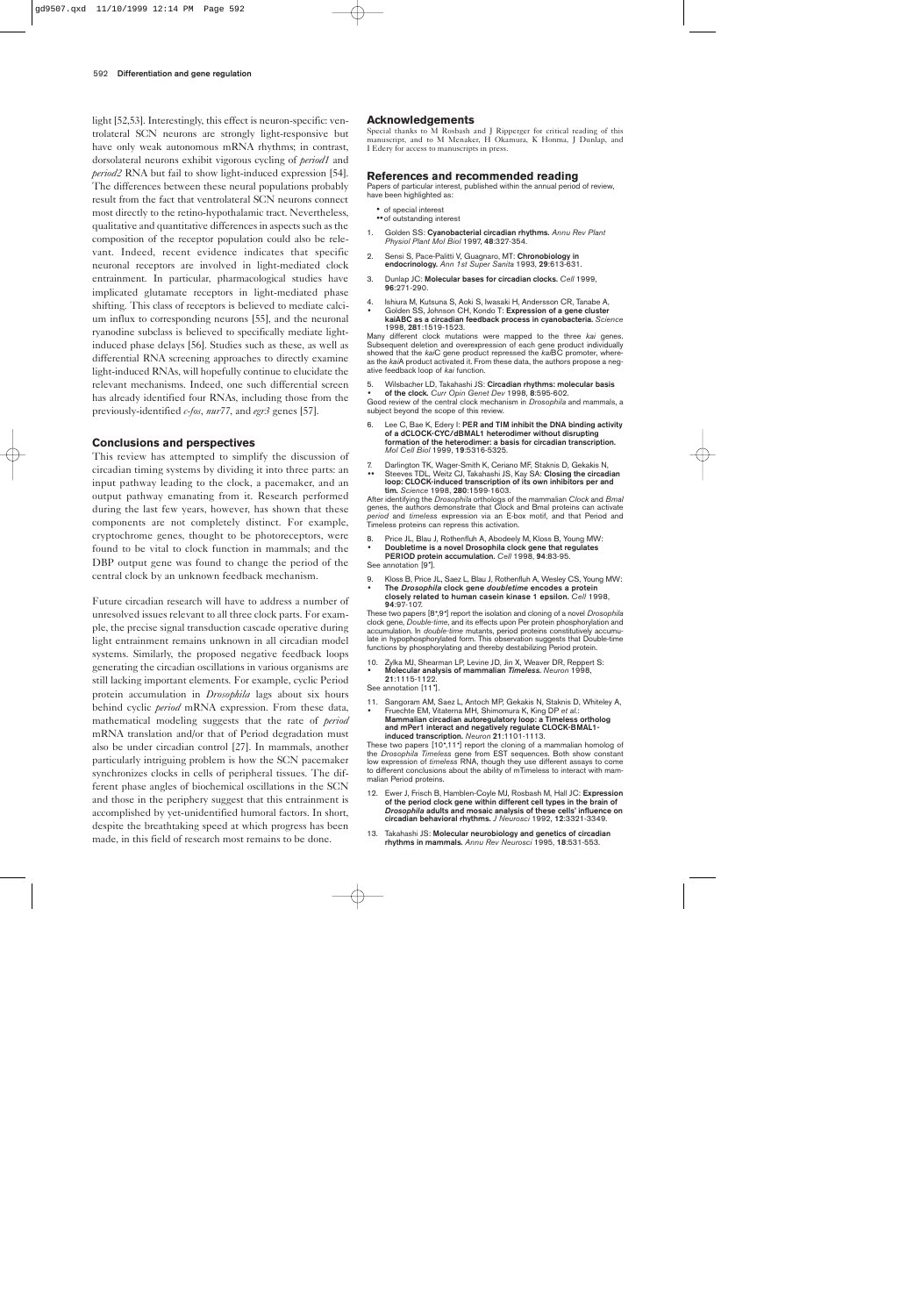- 14. Cahill GM, Grace MS, Besharse JC: **Rhythmic regulation of retinal melatonin: metabolic pathways, neurochemical mechanisms, and the ocular circadian clock.** *Cell Mol Neurobiol* 1991, **11**:529-569.
- 15. Tosini G, Menaker M: **Circadian rhythms in cultured mammalian retina.** *Science* 1996, **272**:419-421.
- 16. Emery IF, Noveral JM, Jamison CF, Siwicki KK: **Rhythms of** *Drosophila period* **gene expression in culture.** *Proc Natl Acad Sci USA* 1997, **94**:4092-4096.
- 17. Plautz JD, Kaneko M, Hall JC, Kay SA: **Independent photoreceptive circadian clocks throughout** *Drosophila***.** *Science* 1997, **278**:1632-1635.
- 18. Whitmore D, Foulkes NS, Strahle U, Sassone-Corsi P: **Zebrafish** •• **Clock rhythmic expression reveals independent peripheral circadian oscillators.** *Nature Neurosci* 1998, **1**:701-707.

Circadian cycling of the zebrafish homolog of the mammalian *Clock* gene was demonstrated for periods of several days in explanted kidney and heart tissues. Thus, self-sustaining circadian oscillators exist in several vertebrate organs.

19. Balsalobre A, Damiola F, Schibler U: **A serum shock induces** •• **circadian gene expression in mammalian tissue culture cells.** *Cell* 1998, **93**:929-937.

Cultured immortalized rat fibroblast and hepatoma cell lines demonstrated circadian oscillations of RNAs of known mammalian clock and clock output genes for many days following treatment with high concentrations of growth serum. This result suggests that the clock machinery may found in all cells.

- 20. Oishi K, Sakamoto K, Okada T, Nagase T, Ishida N: **Homoral signals mediate the circadian expression of rat period homologue (rPer2) mRNA in peripheral tissues.** *Neurosci Lett* 1998, **256**:117-119.
- 21. Schrier RW (Ed): *Vasopressin.* New York: Raven Press; 1985.
- 22. Jin X, Shearman LP, Weaver DR, Zylka MJ, de Vries GJ, Reppert SM: •• **A molecular mechanism for regulating rhythmic output from the suprachiasmatic circadian clock.** *Cell* 1999, **96**:57-68.

The authors of this paper demonstrate that the expression of the vasopressin gene is abolished in clock mutant mice. They then use transient transfection studies to demonstrate that an E-box motif mediates the effects of transfected Clock upon the vasopressin gene, and that this activation can be abolished by cotransfecting *Period* or *Timeless* expression plasmids.

- 23. Lavery DJ, Schibler U: **Circadian regulation of the cholesterol 7 alpha hydroxylase gene may involve the liver-enriched bZIP protein DBP.** *Genes Dev* 1993, **7**:1871-1884.
- 24. Lopez-Molina L, Conquet F, Dubois-Dauphin M, Schibler U: **The** *DBP* **gene is expressed according to a circadian rhythm in the suprachiasmatic nucleus and influences circadian behavior.** *EMBO J* 1997, **16**:6762-6771.
- 25. McNeil GP, Zhang X, Genova G, Jackson FR: **A molecular rhythm mediating circadian clock output in** *Drosophila***.** *Neuron* 1998, **20**:297-303.
- 26. Falvey E, Fleury-Olela F, Schibler U: **The rat hepatic leukemia factor (HLF) gene encodes two transcriptional activators with distinct circadian rhythms, tissue distributions, and target promoter preferences.** *EMBO J* 1995, **14**:4307-4317.
- 27. Fonjallez P, Ossipow V, Wanner G, Schibler U: **The two PAR leucine zipper proteins TEF and DBP display similar circadian and tissuespecific expression but have different target promoter preferences.** *EMBO J* 1996, **15**:351-362.
- 28. Stehle JH, Foulkes NS, Molina CA, Simmoneaux V, Pevet P, Sassone-Corsi P: **Adrenergic signals direct rhythmic expression of transcriptional repressor CREM in the pineal gland.** *Nature* 1993, **365**:314-320.
- 29. Foulkes NS, Borjigin J, Snyder SH, Sassone-Corsi P: **Transcription control of circadian hormone synthesis via the CREM feedback loop.** *Proc Natl Acad Sci USA* 1996, **93**:14140-14145.
- 30. Li Y, Jiang DH, Wang ML, Jiao DR, Pang SF: **Rhythms of serum melatonin in patients with spinal lesions at the cervical, thoracic, and lumbar regions.** *Clin Endocrinol* 1989, **30**:47-56.
- 31. Lesauter J, Silver R: **Output signals of the SCN.** *Chronobiol Int* 1998, **15**:535-550.
- 32. Wheeler DA, Hamblen-Coyle MJ, Dushay MS, Hall JC: **Behavior in light-dark cycles of** *Drosophila* **mutants that are arrhythmic, blind, or both.** *J Biol Rhythms* 1993, **8**:67-94.
- 33. Menaker M, Tosini G: In *Circadian Organization and Oscillatory Coupling*. Edited by Honma K, Honma S. Sapporo: Hokkaido University Press; 1996.
- 34. Robertson LM, Takahashi JS: **Circadian clock in cell culture: II.** *In vitro* **photic entrainment of melatonin oscillation from dissociated chick pineal cells.** *J Neurosci* 1988, **8**:22-30.
- 35. Johnson RF, Moore RY, Morin LP: **Loss of entrainment and anatomical plasticity after lesions of the hamster retinohypothalamic tract.** *Brain Res* 1988, **460**:297-313.
- 36. Freedman MS, Lucas RJ, Soni B, von Schantz M, Munoz M, David •• Gray Z, Foster RG: **Regulation of mammalian circadian behavior by non-rod, non-cone ocular photoreceptors.** *Science* 1999, **284**:502-504.

See annotation [37\*\*].

37. Lucas RJ, Freedman MS, Munoz M, Garcia-Fernandez JM, Foster RG: •• **Regulation of the mammalian pineal by non-rod, non-cone ocular photoreceptors***. Science* 1999, **284**:505-507.

The authors in [36••,37••] used a transgenic diptheria toxin fusion to destroy all retinal cone cells, and the previously characterized *rdta* mutation to eliminate rod cells. The resulting mice showed normal circadian photosensitivity, suggesting that another type of ocular cell is responsible for circadian photoreception.

- 38. Campbell SS, Murphy PJ: **Extraocular circadian phototransduction in humans.** *Science* 1998, **279**:396-399.
- 39. Yamazaki S, Goto M, Menaker M: **No evidence for extraocular photoreceptors in the circadian system of the syrian hamster.** *J Biol Rhythms* 1999, in press.
- 40. Lin C, Ahmad MA, Cashmore AR: *Arabidopsis* **cryptochrome 1 is a soluble protein mediating blue light-dependent regulation of plant growth and development.** *Plant J* 1996, **10**:893-902.
- 41. Guo G, Yang H, Mockler TC, Lin C: **Regulation of flowering time by** *Arabidopsis* **photoreceptors.** *Science* 1998, **279**:1360-1363.
- 42. Ahmad M, Jarillo JA, Smirnova O, Cashmore AR: **Cryptochrome bluelight photoreceptors of Arabidopsis implicated in phototropism.** *Nature* 1998, **393**:720-723.
- 43. Emery P, So WV, Kaneko M, Hall JC, Rosbash M: **CRY, a** *Drosophila*
- •• **clock- and light-regulated cryptochrome, is a major contributor to circadian rhythm resetting and photosensitivity.** *Cell* 1998 **95**:669-679.

See annotation [44••].

44. Stanewsky R, Kaneko M, Emery P, Beretta B, Wager-Smith K, Kay SA, •• Rosbash M, Hall JC: *The cryB* **mutation identifies cryptochrome as a circadian photoreceptor in** *Drosophila***.** *Cell* 1998, **95**:681-692.

These two papers [43••,44••] demonstrate the importance of the *cry* gene product for circadian photoreception in *Drosophila* by means of both mutation and overexpression studies. In particular, the papers show that circadian photosensitvity is increased in *Drosophila* strains that overexpress *Cry* and decreased in strains containing a mutant *cry* gene.

- 45. Miyamoto Y, Sancar A: **Vitamin B2-based blue-light photoreceptors in the retinohypothalamic tract as the photoactive pigments for setting the circadian clock in mammals.** *Proc Natl Acad Sci USA* 1998, **95**:6097-6102.
- 46. Thresher RJ, Vitaterna MH, Miyamoto Y, Kazantsev A, Hsu DS, Petit C, Selby CP, Dawut L, Smithies O, Takahashi JS, Sancar A: **Role of mouse cryptochrome blue-light photoreceptor in circadian photoresponses.** *Science* 1998, **282**:1490-1494.
- 47. Van der Horst GTJ, Muijtjiens M, Kobayashi K, Takano R, Kano S, •• Takao M, de Wit J, Verkerk A, Eker AP, van Leenen D *et al.*: **Mammalian** *cry1* **and** *cry2* **are essential for maintenance of circadian rhythms.** *Nature* 1999, **398**:627-630.

This paper characterizes mouse knockouts of the *cry1* and *cry2* loci. Each alone affects the period length of circadian locomotor activity. In the absence of the two, an instantaneous loss of rhythmicity is observed in continuously dark conditions.

- 48. Myers MP, Wager-Smith K, Rothenfluh-Hilfiker A, Young MW: **Lightinduced degradation of TIMELESS and entrainment of the** *Drosophila* **circadian clock.** *Science* 1996, **271**:1736-1740.
- 49. Lee C, Parikh V, Itsukaichi T, Bae K, Edery I: **Resetting the Drosophila clock by photic regulation of PER and a PER-TIM complex.** *Science* 1996, **271**:1740-1744.
- 50. Zeng H, Qian Z, Myers MP, Rosbash M: **A light-entrainment mechanism for the** *Drosophila* **circadian clock.** *Nature* 1996, **380**:129-135.
- 51. Hunter-Ensor M, Ousley A, Sehgal A: **Regulation of the** *Drosophila* **protein timeless suggests a mechanism for resetting the circadian clock by light.** *Cell* 1996, **84**:677-685.